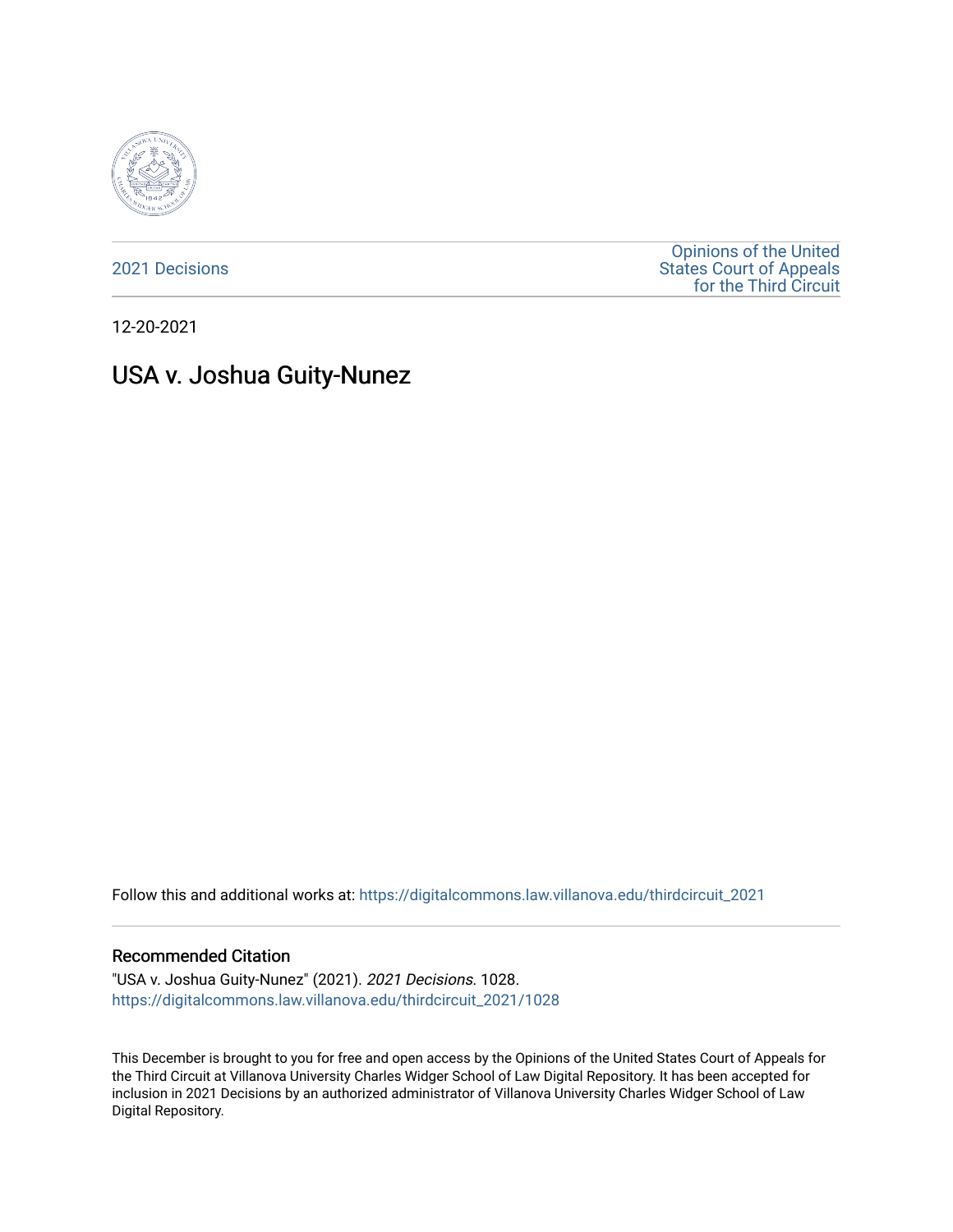## **NOT PRECEDENTIAL**

# UNITED STATES COURT OF APPEALS FOR THE THIRD CIRCUIT

\_\_\_\_\_\_\_\_\_\_

No. 20-2483 \_\_\_\_\_\_\_\_\_\_

#### UNITED STATES OF AMERICA

v.

JOSHUA GUITY-NUNEZ, a/k/a "V" Appellant

\_\_\_\_\_\_\_\_\_\_

On Appeal from the United States District Court for the Middle District of Pennsylvania (District Court No. 1:17-CR-0002-5) Honorable Sylvia H. Rambo, U.S. District Judge

\_\_\_\_\_\_\_\_\_\_

Submitted Under Third Circuit L.A.R. 34.1(a) on December 14, 2021

Before: GREENAWAY, JR., KRAUSE, and PHIPPS, *Circuit Judges*

(Filed: December 20, 2021)

**OPINION**\* \_\_\_\_\_\_\_\_\_\_

\_\_\_\_\_\_\_\_\_\_

<sup>\*</sup> This disposition is not an opinion of the full Court and pursuant to I.O.P. 5.7 does not constitute binding precedent.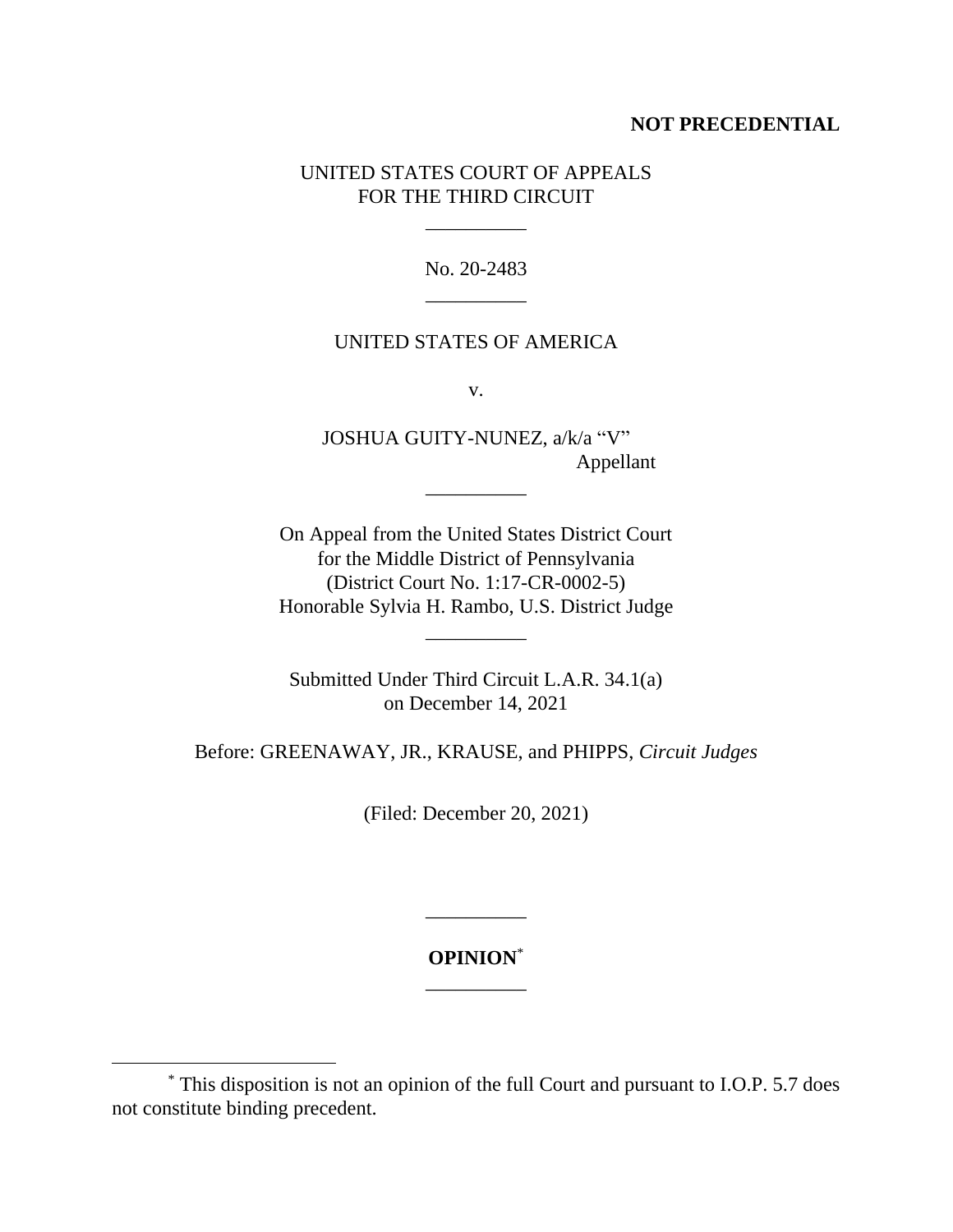Joshua Guity-Nunez appeals his sentence of 180-months' imprisonment following his guilty plea for conspiracy to commit sex trafficking by force, threats of force, fraud, or coercion in violation of 18 U.S.C. § 1594(c). We discern no error and will affirm.

#### **I. DISCUSSION**<sup>1</sup>

The base offense level for a conspiracy crime is the same as the "guideline for [its] substantive offense" when it has "not been directly assigned" a level under the Sentencing Guidelines. *United States v. Sims*, 957 F.3d 362, 363 (3d Cir. 2020); *see*  U.S.S.G. § 2X1.1. As a result, two base offense levels are potentially applicable to a conspiracy to commit sex trafficking in violation of 18 U.S.C. § 1591(a): When the trafficking that is the object of the conspiracy involves minor victims or "force, threats of force, fraud, or coercion," 18 U.S.C. § 1591(b)(1), the conspiracy, like the substantive offense, carries a base offense level of 34; otherwise, consistent with the other types of

<sup>&</sup>lt;sup>1</sup> The District Court had jurisdiction under 18 U.S.C. § 3231. We have jurisdiction under 28 U.S.C. § 1291 and 18 U.S.C. § 3742(a). We review the District Court's interpretation of the Sentencing Guidelines *de novo*, its factual findings for clear error, and its application of the Guidelines to those facts for abuse of discretion. *See United States v. Seibert*, 971 F.3d 396, 399 (3d Cir. 2020). We review the substantive reasonableness of the District Court's sentence for abuse of discretion. *Id.*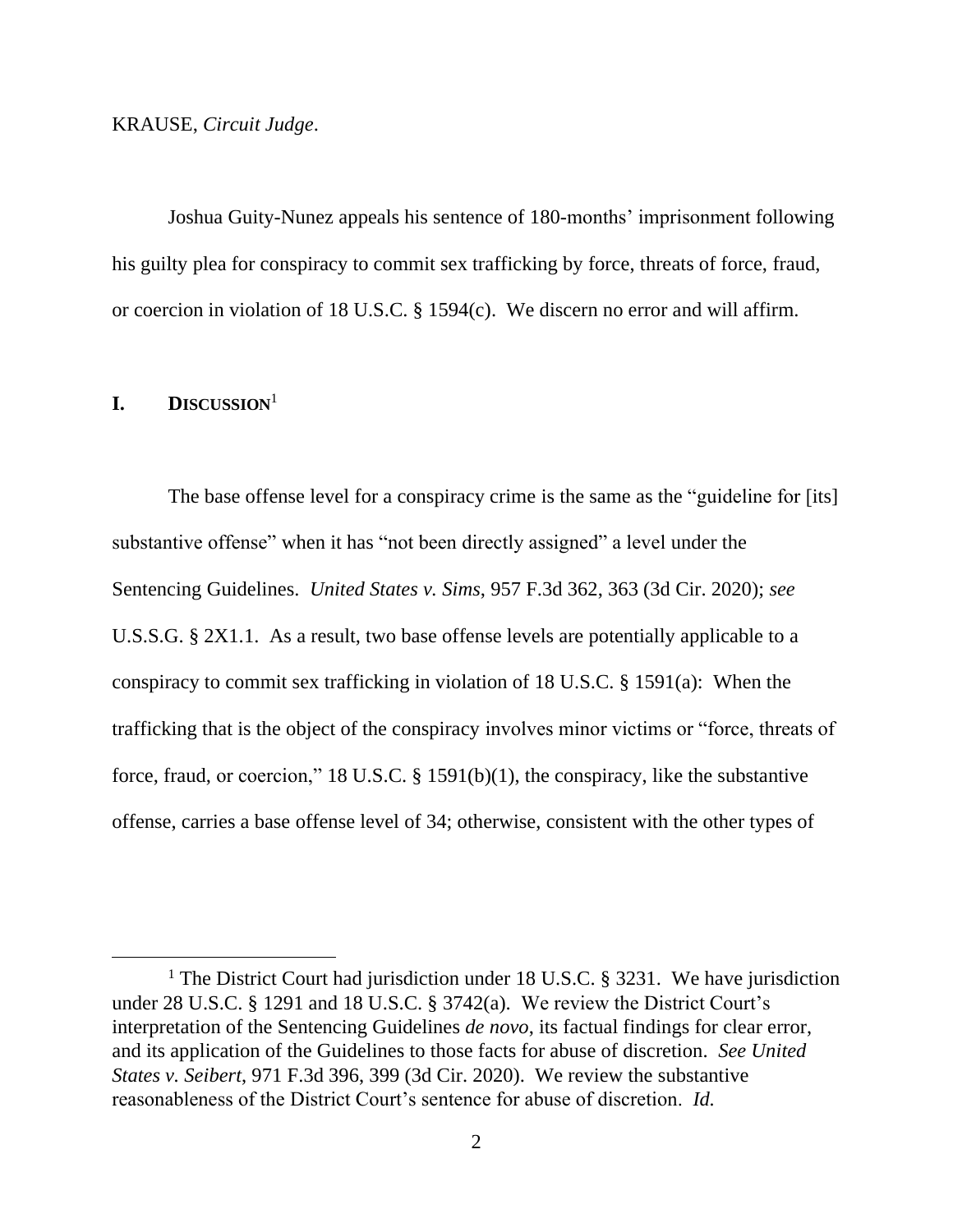sex trafficking covered by 18 U.S.C. § 1591(b)(2), it carries an offense level of 14. *See* U.S.S.G. § 2G1.1; *see also Sims*, 957 F.3d at 363.

Here, because Guity-Nunez's plea agreement and plea colloquy both described the object of the conspiracy as "sex trafficking through use of *force, fraud, and coercion*," App. 175 (emphasis added), the Court applied a base offense level of 34. And because the conspiracy involved minor victims, the Court added a two-point upward adjustment, pursuant to U.S.S.G. § 2G1.3(b)(2)(B), App. 174, for "unduly influenc[ing] a minor to engage in prohibited sexual conduct," U.S.S.G. § 2G1.3(b)(2)(B). Guity-Nunez challenges the resulting sentence on three grounds, none of which is persuasive.

First, Guity-Nunez contends that, because his indictment and plea agreement did not specify whether his conspiracy offense was punishable under § 1591(b)(1) or § 1591(b)(2), the Court should have applied the lower base offense level of 14, corresponding with § 1591(b)(2). But this argument is squarely foreclosed by our decision in *Sims*, where we explained that, even if a defendant convicted under § 1594(c) pleads guilty "only to conspiring to violate  $\S 1591(a)$ ," the base offense would still be 34 because "[s]ubsections 1591(a) and (b)(1) are inextricably linked." *Sims*, 957 F.3d at 365 n.2. As a result, "convictions under  $\S 1594(c)$  for conspiracy to violate  $\S 1591(a)$  by means of force, threats of force, fraud, or coercion"—like Guity-Nunez's conviction here— "*always* subject a defendant to a base offense level of 34." *Id.* (emphasis added).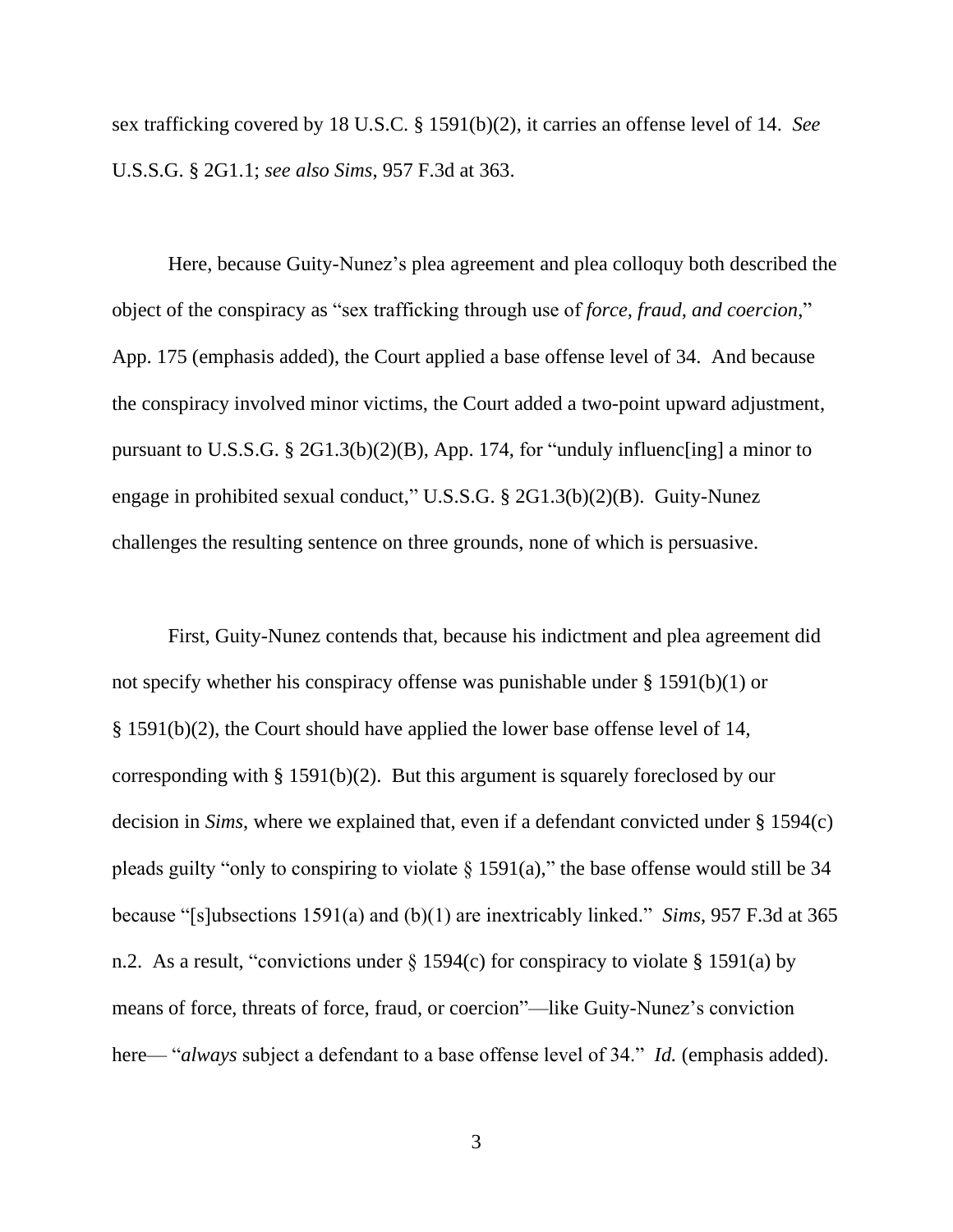Next, Guity-Nunez disputes the District Court's imposition of the two-level upward adjustment under Section 2G1.3(b)(2)(B). The Court justified this enhancement based on its finding that two of the victims attributable to Guity-Nunez were juveniles and that it was reasonably foreseeable for some victims of a large sex trafficking conspiracy to be underage. App. 164-65, 174. Those findings are amply supported by the record, which includes evidence that Guity-Nunez was arrested immediately after leaving a motel where police had arranged a sting operation with the two minor victims, *see* App. 48, 113, and testimony from the trial of one of his co-conspirators reflecting that the group worked together to traffic the minor victims, *see* App. 454, 655-660, 680. Thus, while "the conduct a defendant is typically held responsible for under the guidelines 'is not coextensive with conspiracy law,'" *United States v. Metro*, 882 F.3d 431, 439 (3d Cir. 2018) (quoting *United States v. Mannino*, 212 F.3d 835, 842 (3d Cir. 2000)), the District Court's findings here were not clearly erroneous, nor was its application of the two-level enhancement an abuse of discretion.

Finally, Guity-Nunez argues that he received an unfair sentence in comparison to his co-conspirators and suggests that he was unjustly penalized for refusing to cooperate in the Government's investigation. As he points out, apart from one co-conspirator who went to trial and received a sentence of 300 months, Guity-Nunez's 180-month sentence was longer than the other conspirators, who received 140 months, 135 months, and 72 months. But that disparity is not unreasonable on its face, and there is no evidence that the Government sought to penalize Guity-Nunez for declining to cooperate. To the

4